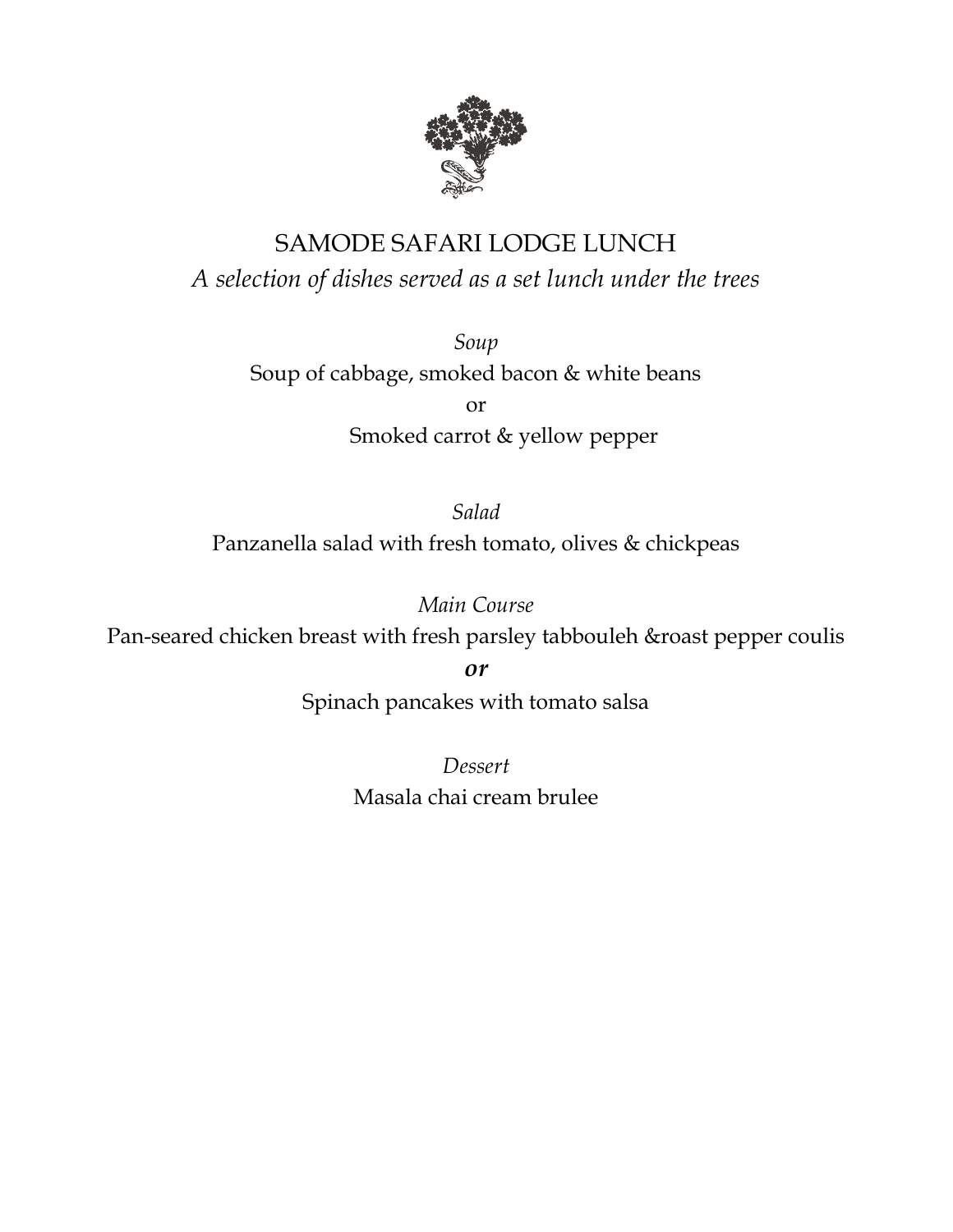

# SAMODE SAFARI LODGE LUNCH *A selection of dishes served as a set lunch under the trees*

*Soup* Cold beetroot & watermelon soup

*Salad* Salad of steamed broccoli, roasted almond & chili

*Main Course* Traditional spaghetti carbonara with truffle oil or

Spaghetti button mushroom & shitake with truffle oil

*Dessert*

Salted caramel chocolate tart with white chocolate mousse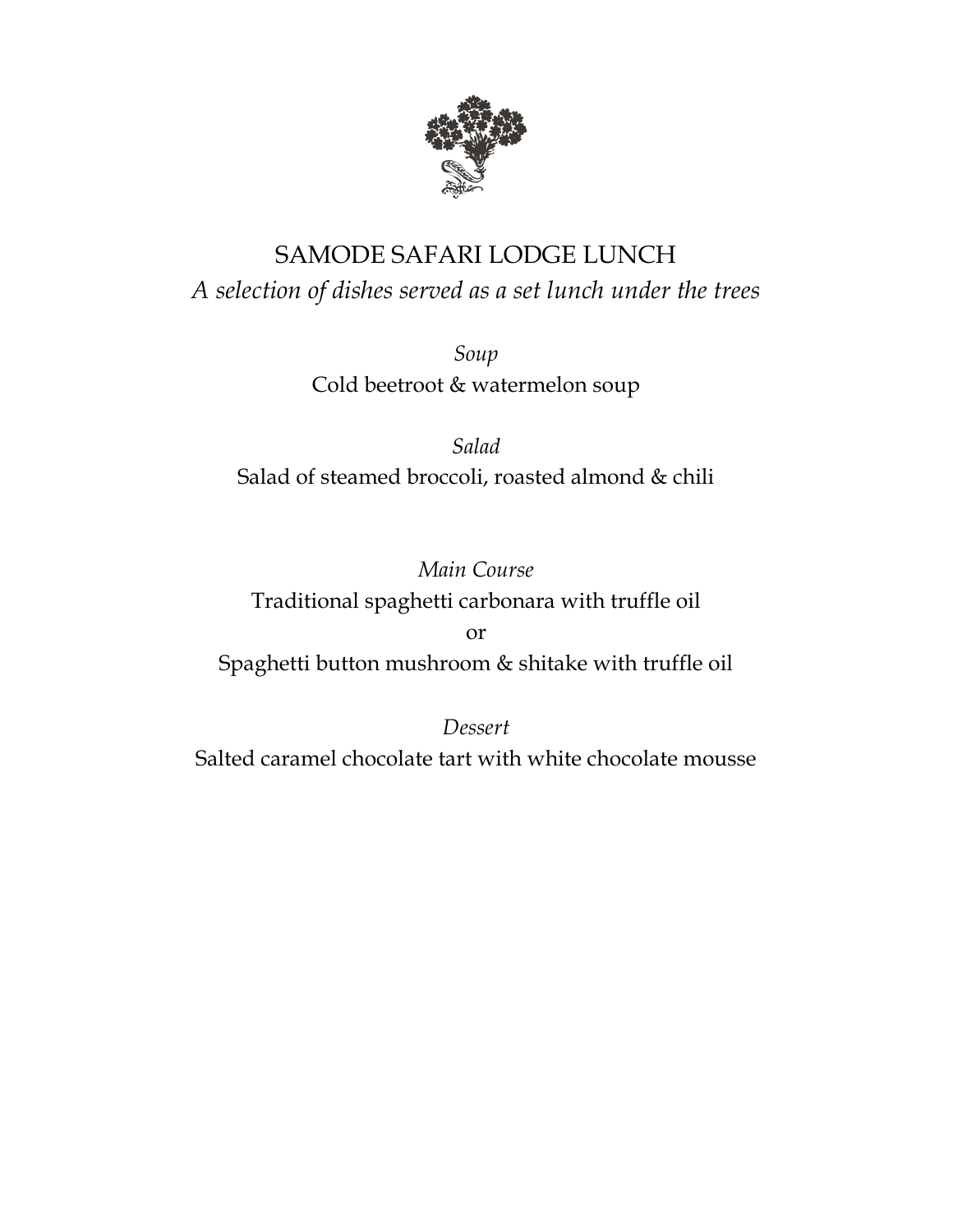

# SAMODE SAFARI LODGE LUNCH *A selection of dishes served as a set lunch under the trees*

*Soup* Mushroom cappuccino

*Salad* Green leaf salad with regional beans and a balsamic dressing

> *Main Course* Oven-roasted river fish with tomato relish

> > *or* Pumpkin gnocchi with cous cous

*Dessert* Lemon posset with candied ginger shortbread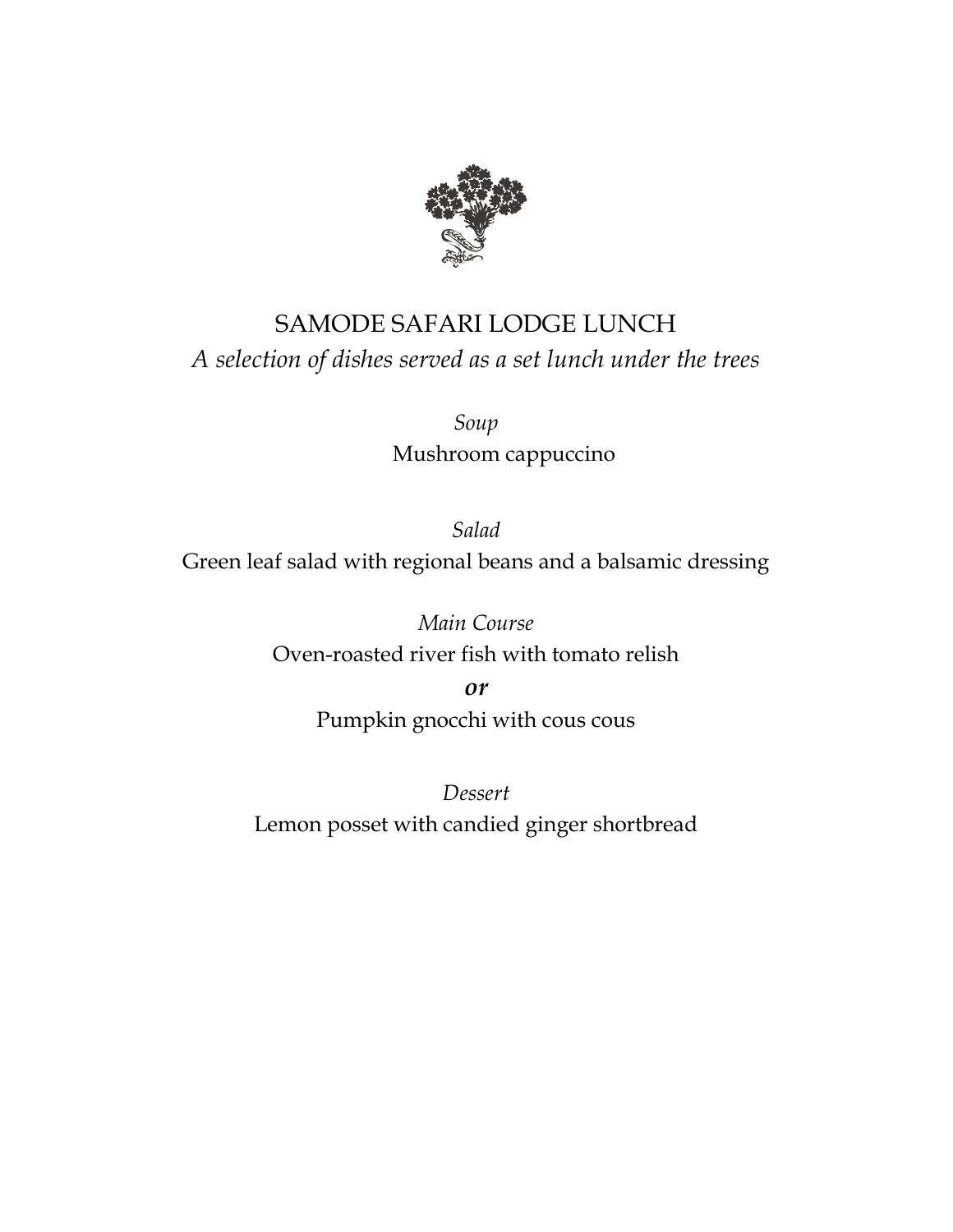

## BAR-BE-CUE DINNER IN THE FOREST

Kasundi tandoori prawns *Whole prawns cooked on charcoal grill* Murg malai tikka *Chunks of chicken in creamy marinade, broiled over charcoal* Paneer sula *Bar-be-cue pieces of cottage cheese* Sarson mahi aloo  *Baby potatoes with freshly ground mustard* Salad

Chicken biryani *Chicken and rice cooked together with spices* Vegetable Biryani *Seasonal vegetables cooked together with rice and spices* Dal makhani *Urad lentils cooked with butter, tomato and garlic* Raita *Seasoned yoghurt with broiled cumin* Indian breads

Chocolate fondant with Kashmiri chili

Tea / Coffee Infusion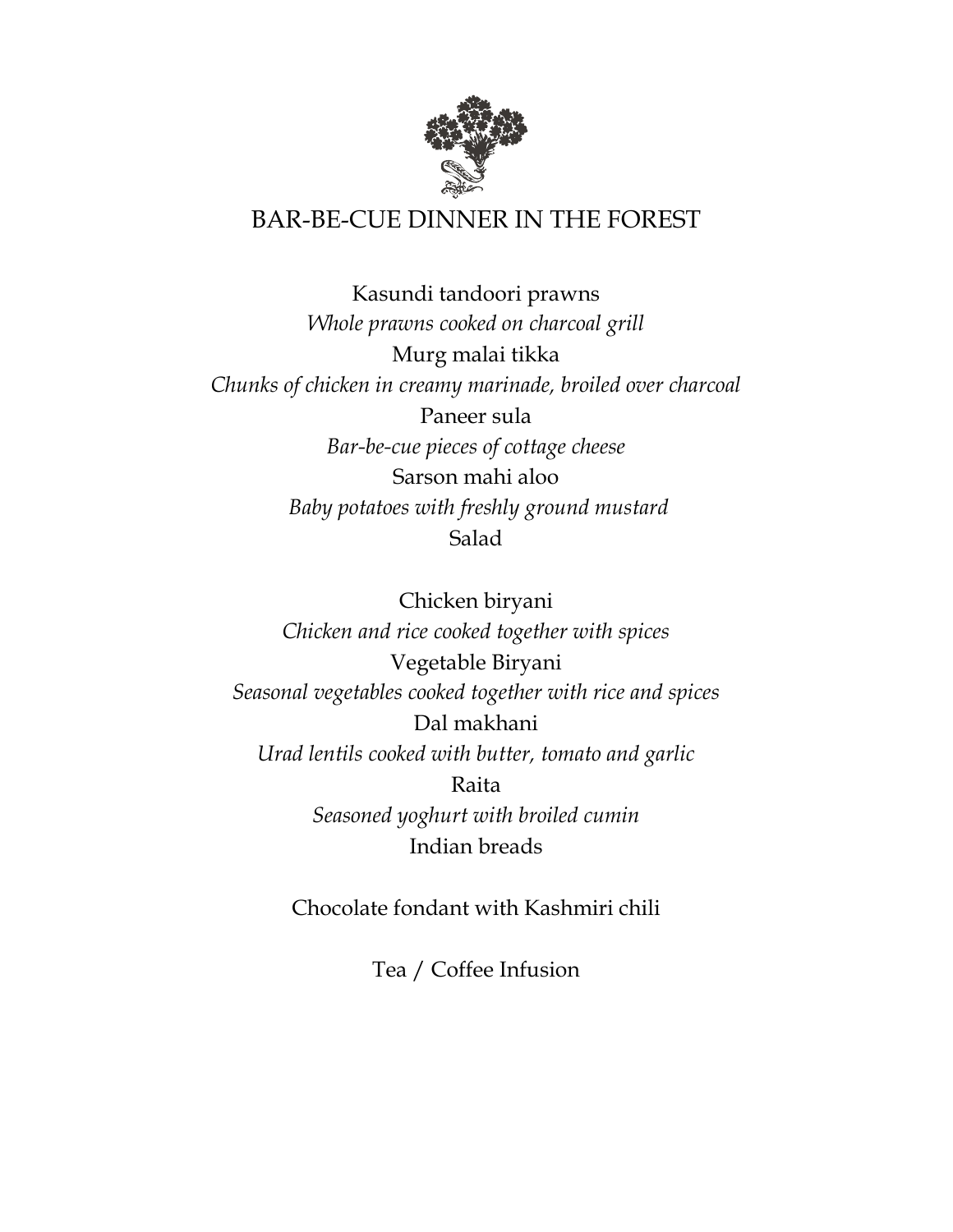

## DINNER PRE-PLATED

#### Amuse bouche

#### Eggplant with carom seeds

Soup

Mulligatawny

*Lentil soup flavoured with curry leaves*

**Starter** 

Ladies finger tempura

*Okra stuffed with Indian spices*

### Mains

Lamb daruwala *Mutton flambéed with Indian rum*

**or**

Morel curry

*Kashmiri morel simmered with spices*

Dessert

Rose petal panacotta Cinnamon and ginger infusion